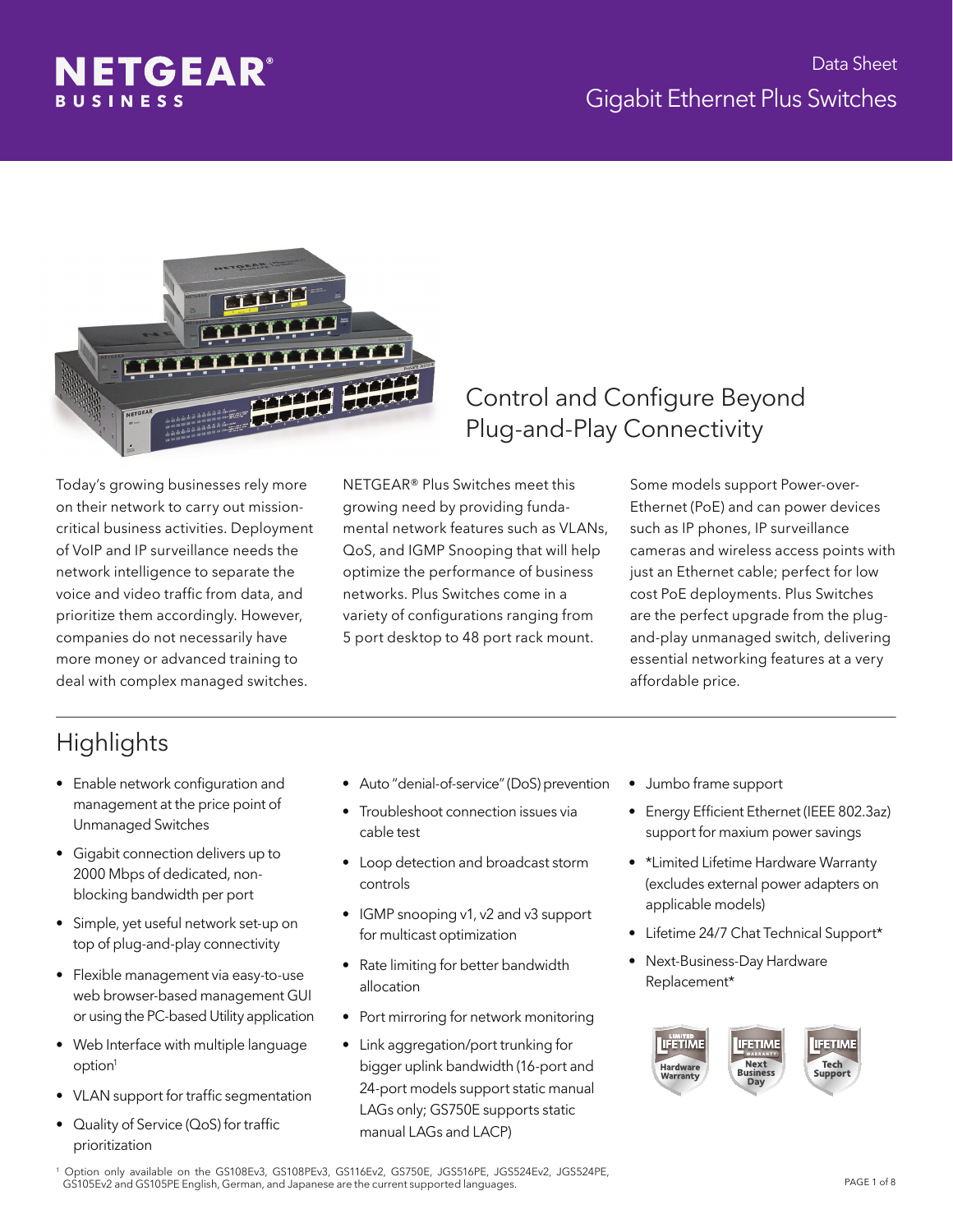

#### Hardware at a Glance

|                             |             | <b>FRONT</b>                     |                   | <b>REAR</b>                                                     | <b>INTERNAL</b>                                                     |
|-----------------------------|-------------|----------------------------------|-------------------|-----------------------------------------------------------------|---------------------------------------------------------------------|
| <b>Model</b><br><b>Name</b> | Form-Factor | 10/100/1000 Base-T<br>RJ45 ports | PoE 802.3af Ports | <b>Power Supply</b>                                             | PoE budget                                                          |
| GS105Ev2                    | Desktop     | 5                                | N/A               | External Power Adapter                                          | N/A                                                                 |
| <b>GS105PE</b>              | Desktop     | 5                                | 2                 | NO POWER SUPPLY -<br>must be powered from<br>another PoE device | PoE pass-thru: 19W<br>with 802.3at/7.9W with<br>802.3af input power |
| GS108Ev3                    | Desktop     | 8                                | N/A               | External Power Adapter                                          | N/A                                                                 |
| GS108PEv3                   | Desktop     | 8                                | 4                 | External Power Adapter                                          | 53W                                                                 |
| GS116Ev2                    | Desktop     | 16                               | N/A               | External Power Adapter                                          | N/A                                                                 |
| JGS516PE                    | Rack mount  | 16                               | 8                 | Internal                                                        | 85W                                                                 |
| JGS524Ev2                   | Rack mount  | 24                               | N/A               | Internal                                                        | N/A                                                                 |
| JGS524PE                    | Rack mount  | 24                               | 12                | Internal                                                        | 100W                                                                |
| <b>GS750E</b>               | Rack mount  | 48 Copper and 2 SFP              | N/A               | Internal                                                        | N/A                                                                 |

### Software at a Glance

| <b>Management</b>          | <b>IP Multicast</b><br>filtering        | <b>IEEE 802.3az</b><br><b>Auto-EEE</b> | <b>VLANs</b>                               | QoS                                  | Port Trunking <sup>2</sup> | Rate<br>Limiting | Jumbo<br><b>Frame</b><br>Support |
|----------------------------|-----------------------------------------|----------------------------------------|--------------------------------------------|--------------------------------------|----------------------------|------------------|----------------------------------|
| PC Utility Tool<br>Web GUI | IGMP Snoop-<br>ing $v1, v2$<br>and $v3$ | Yes                                    | Port-based,<br>IEEE 802.1Q-<br>based VLANs | Port-based,<br>IEEE 802.1p-<br>based | 16-ports and larger        | Yes              | Yes                              |

<sup>2</sup>GS116Ev2, JGS516PE, JGS524Ev2, and JGS524PE support static manual LAGs only. GS750E supports static manual LAGs and LACP.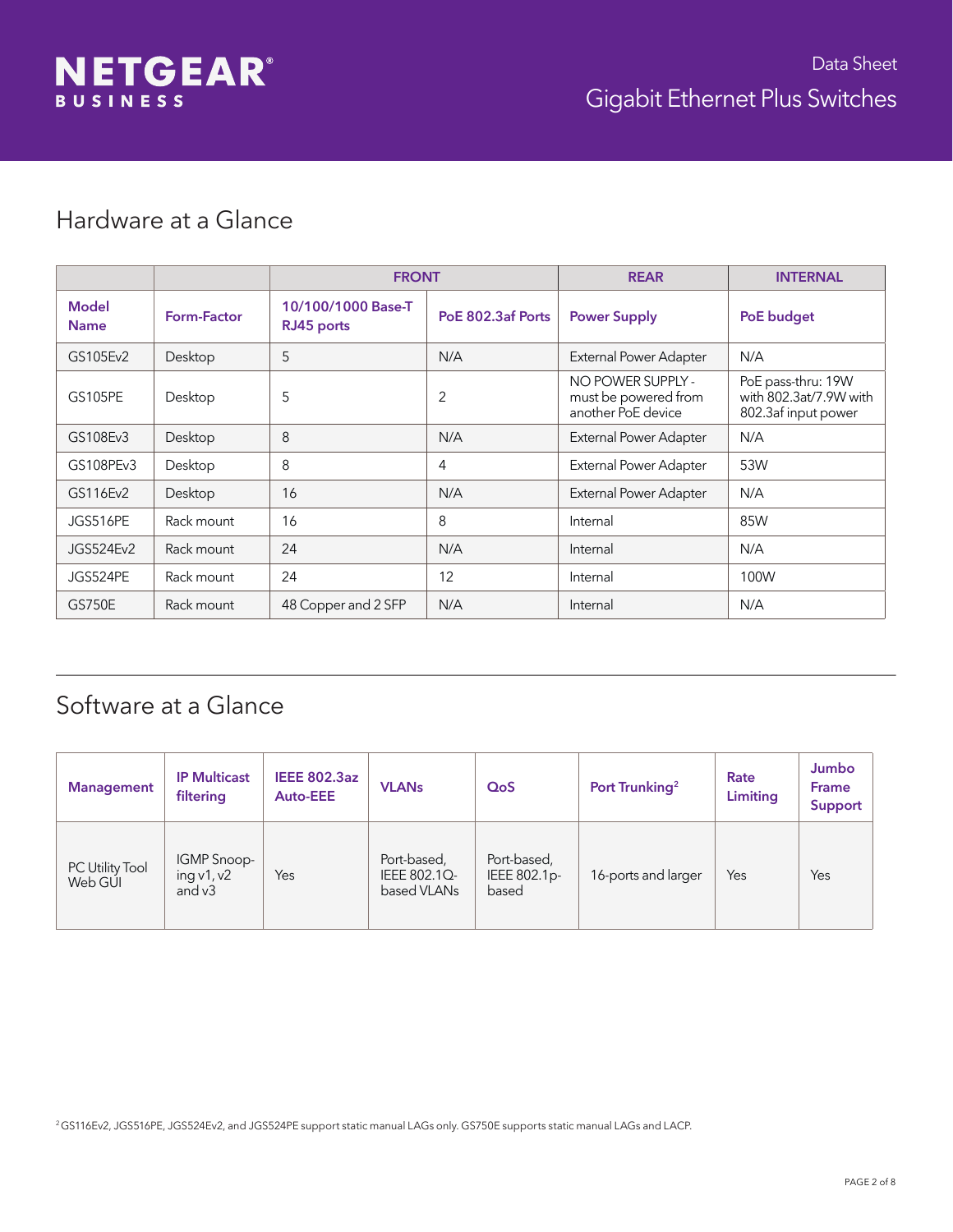

### Features and Benefits

| <b>Hardware Features</b>                    |                                                                                                                                                                                                                             |
|---------------------------------------------|-----------------------------------------------------------------------------------------------------------------------------------------------------------------------------------------------------------------------------|
| All Gigabit models                          | Making Plus Switch an ideal upgrade for SMB network combining manage-<br>ment capability with higher speed and better performance                                                                                           |
| PoE offerings in Plus Switches              | With half of the ports capable of supporting PoE, these PoE Plus models<br>are the most cost-efficient Gigabit Ethernet solution for converaged net-<br>works where PoE support is needed, but isn't necessary on all ports |
| Desktop and rack mount <sup>††</sup>        | Flexibile deployment for either desktop placement, undertable mount, wall<br>mount as well as rack mount                                                                                                                    |
| <b>Software Features</b>                    |                                                                                                                                                                                                                             |
| VI AN                                       | Segment network into smaller groups for more secure and efficient use of<br>network resources                                                                                                                               |
| QoS                                         | For optimized network performance and better delivery of mission-critical<br>traffic such as voice and video                                                                                                                |
| <b>IGMP</b> Snooping                        | For improved network efficiency on delivering multicast traffic                                                                                                                                                             |
| Link Aggregation/Port Trunking <sup>2</sup> | Build up bigger bandwidth to support aggregated uplink traffic (16-port<br>and larger models only)                                                                                                                          |
| Port Mirroring                              | For better and quicker network diagnostics and troubleshooting                                                                                                                                                              |
| Cable Test                                  | Easily identify bad Ethernet cables                                                                                                                                                                                         |
| Multiple Language GUI                       | Product documentation and user interfaces are translated, giving you the<br>ability to select your preferred language (English, German, and Japanese) <sup>1</sup>                                                          |

1 Option only available on the GS108Ev3, GS108PEv3, GS116Ev2, GS750E, JGS516PE, JGS524Ev2, JGS524PE, GS105Ev2 and GS105PE. English, German, and Japanese are the current supported languages.

<sup>2</sup> GS116Ev2, JGS516PE, JGS524Ev2, and JGS524PE support static manual LAGs only. GS750E supports static manual LAGs and LACP.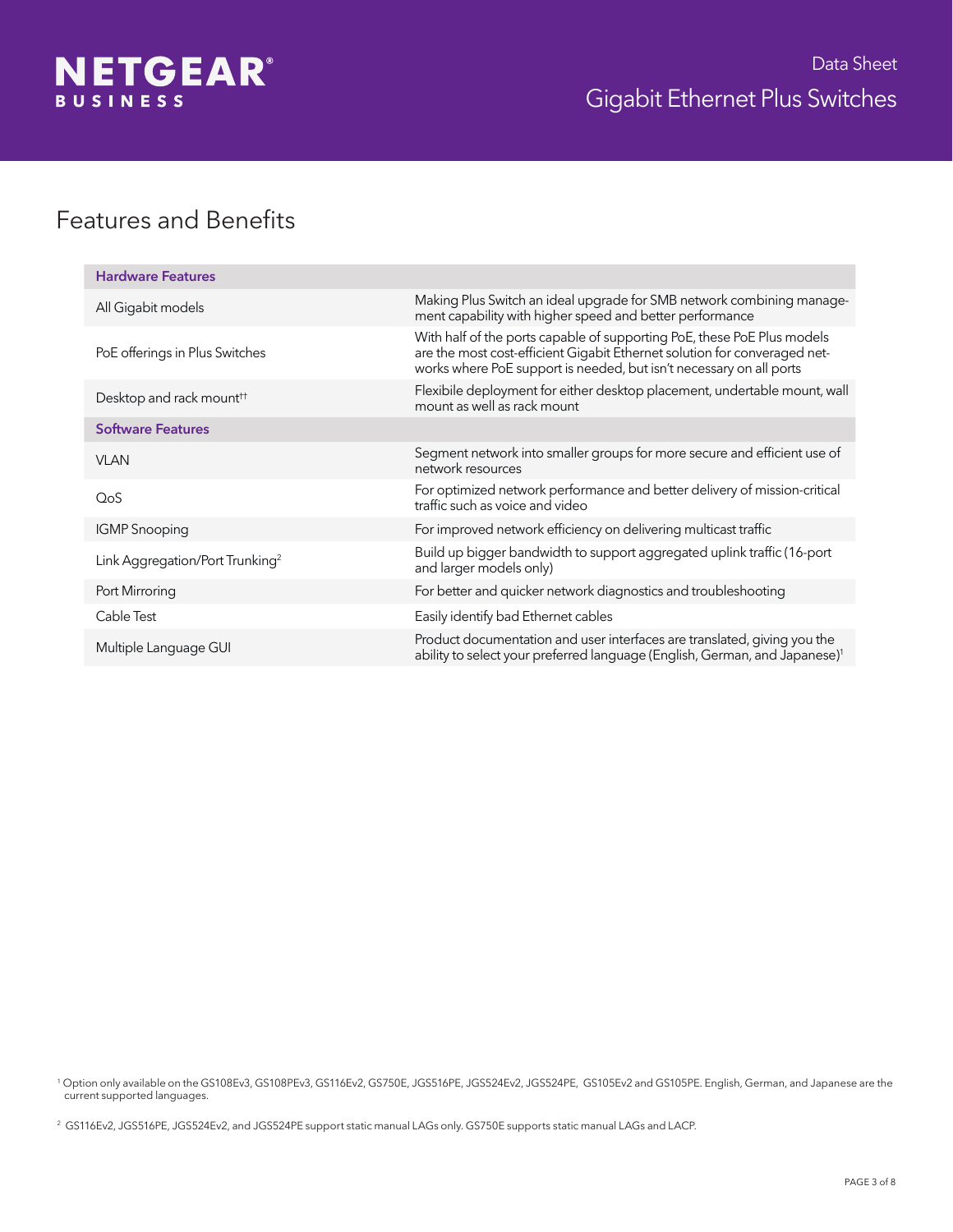

#### Example Application



Why the NETGEAR Gigabit Plus Switch is the ideal upgrade from Unmanaged Switches for SMB networks:

- Configurable with simple set-up
- Build multiple user groups
- Prioritize voice and video traffic
- Monitor and troubleshoot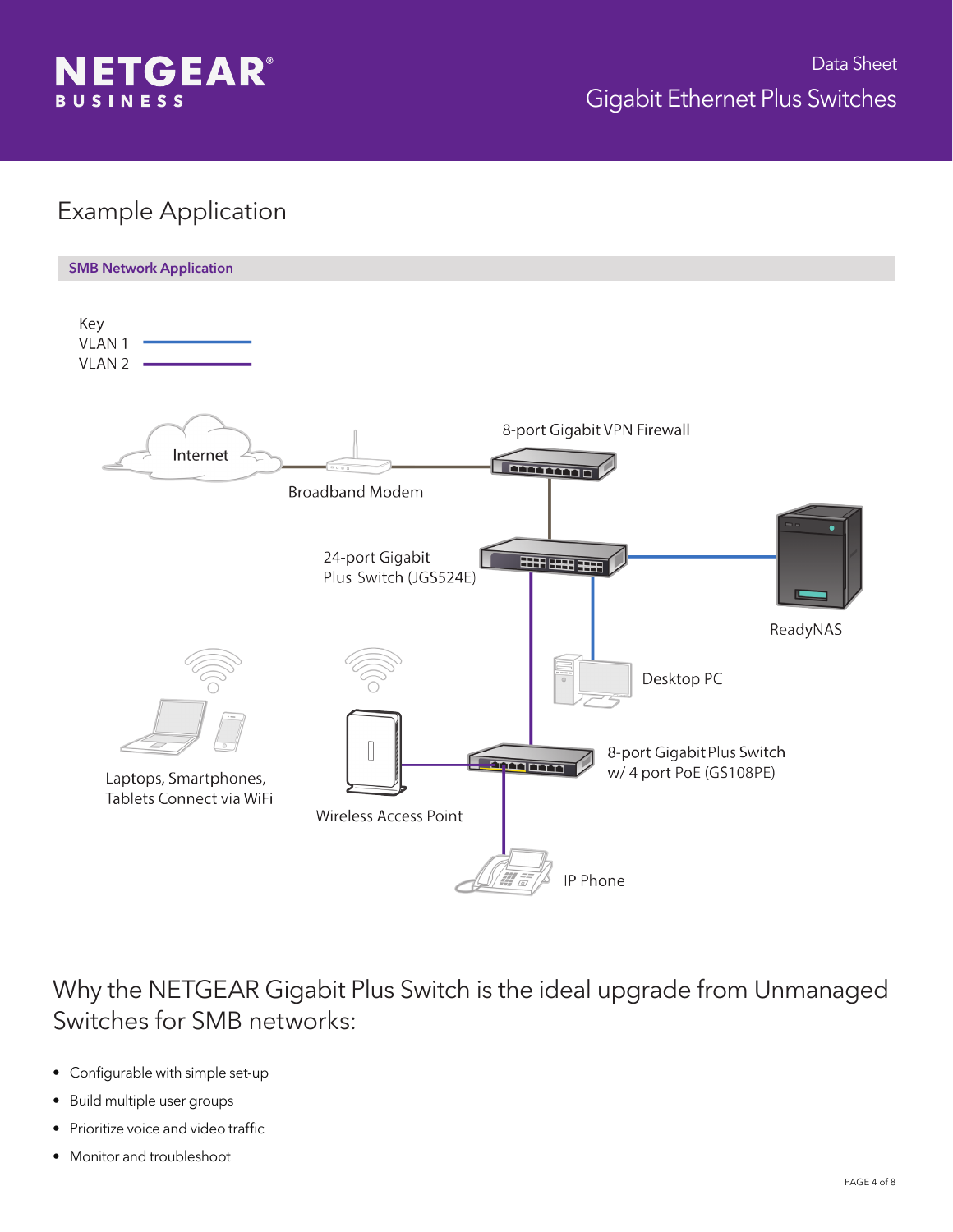# **NETGEAR®**

# Gigabit Ethernet Plus Switches Data Sheet

| <b>Technical Specifications</b>                       | GS105Ev2                | <b>GS105PE</b>                                                                      | GS108Ev3            | <b>GS108PEv3</b>    | GS116Ev2                        | <b>JGS516PE</b>                 | <b>JGS524Ev2</b>                | <b>JGS524PE</b>                 | <b>GS750E</b>                   |
|-------------------------------------------------------|-------------------------|-------------------------------------------------------------------------------------|---------------------|---------------------|---------------------------------|---------------------------------|---------------------------------|---------------------------------|---------------------------------|
| Gigabit ports                                         | 5                       | 5                                                                                   | 8                   | $\,8\,$             | 16                              | 16                              | 24                              | 24                              | 48                              |
| Fiber ports                                           | $\mathbf 0$             | $\mathbf 0$                                                                         | $\mathsf{O}\xspace$ | 0                   | $\mathbf 0$                     | $\mathsf{O}\xspace$             | $\mathsf{O}\xspace$             | $\mathsf{O}\xspace$             | 2 SFP                           |
| # of PoE ports                                        | N/A                     | $\overline{2}$                                                                      | N/A                 | 4                   | N/A                             | $\,8\,$                         | N/A                             | 12                              | N/A                             |
| Total PoE power budget (watts)                        | N/A                     | PoE<br>pass-thru:<br>19W with<br>802.3at/<br>7.9W with<br>802.3af<br>input<br>power | N/A                 | 53                  | N/A                             | 85                              | N/A                             | 100                             | N/A                             |
| Max MAC entries                                       | 2K                      | 2K                                                                                  | 4K                  | 4K                  | 16K                             | 16K                             | 16K                             | 16K                             | 16K                             |
| Buffer size                                           | 128KB                   | <b>128KB</b>                                                                        | 192KB               | 192KB               | 768KB                           | 768KB                           | 768KB                           | 768KB                           | 1.5MB                           |
| Energy Efficient Ethernet (IEEE<br>802.3az) compliant | Yes                     | Yes                                                                                 | Yes                 | Yes                 | Yes                             | Yes                             | Yes                             | Yes                             | Yes                             |
| <b>Performance Specification</b>                      |                         |                                                                                     |                     |                     |                                 |                                 |                                 |                                 |                                 |
| Forwarding modes                                      |                         |                                                                                     |                     |                     | Store-and-forward               |                                 |                                 |                                 |                                 |
| Bandwidth                                             | 10Gbps                  | 10Gbps                                                                              | 16Gbps              | 16Gbps              | 32Gbps                          | 32Gbps                          | 48Gbps                          | 48Gbps                          | 100Gbps                         |
| Priority queuing                                      |                         |                                                                                     |                     |                     | Weighted Round Robin (WRR)      |                                 |                                 |                                 |                                 |
| Jumbo frame support                                   | Up to 9K<br>packet size | Up to 9K<br>packet size                                                             | Up to 9720<br>bytes | Up to 9720<br>bytes | Up to 9K<br>packet size         | Up to 9K<br>packet size         | Up to 9K<br>packet size         | Up to 9K<br>packet size         | Up to 9K<br>packet size         |
| Acoustic noise (dB) (ANSI-S10.12)                     | $\mathbf 0$             | $\mathsf{O}\xspace$                                                                 | $\mathbf 0$         | $\mathsf{O}\xspace$ | $\mathbf 0$                     | 24.5                            | 0                               | 24.4                            | $\mathsf{O}\xspace$             |
| Mean Time Between Failures (MTBF)<br>(hrs)            | 2,531,294               | 1,685,972                                                                           | 2,525,259           | 1,242,394           | 504,993                         | 840,354                         | 243,476                         | 643,506                         | 1,055,076                       |
| <b>L2 Services - VLANs</b>                            |                         |                                                                                     |                     |                     |                                 |                                 |                                 |                                 |                                 |
| VLAN (# Supported)                                    | 64                      | 64                                                                                  | 32                  | 32                  | 100                             | 100                             | 100                             | 100                             | 4000                            |
| IEEE 802.1Q VLAN Tagging                              | Yes                     | Yes                                                                                 | Yes                 | Yes                 | Yes                             | Yes                             | Yes                             | Yes                             | Yes                             |
| Port-based VLAN                                       | Yes                     | Yes                                                                                 | Yes                 | Yes                 | Yes                             | Yes                             | Yes                             | Yes                             | Yes                             |
| <b>L2 Services - Availability</b>                     |                         |                                                                                     |                     |                     |                                 |                                 |                                 |                                 |                                 |
| Link Aggregation/ Port Trunking2                      | No                      | No                                                                                  | No                  | No                  | Static<br>Manual<br>LAGs only   | Static<br>Manual<br>LAGs only   | Static<br>Manual<br>LAGs only   | Static<br>Manual<br>LAGs only   | Static and<br><b>LACP</b>       |
| Number of Static Manual LAGs and<br># of members      | N/A                     | N/A                                                                                 | N/A                 | N/A                 | 8 LAGs<br>and 2 to 4<br>members | 8 LAGs<br>and 2 to 4<br>members | 8 LAGs<br>and 2 to 4<br>members | 8 LAGs<br>and 2 to 4<br>members | 8 LAGs<br>and 2 to 8<br>members |
| <b>L2 Services - Multicast Filtering</b>              |                         |                                                                                     |                     |                     |                                 |                                 |                                 |                                 |                                 |
| IGMP Snooping (v1, v2 and v3)                         | Yes                     | Yes                                                                                 | Yes                 | Yes                 | Yes                             | Yes                             | Yes                             | Yes                             | Yes                             |
| Block unknown Multicast                               | Yes                     | Yes                                                                                 | Yes                 | Yes                 | Yes                             | Yes                             | Yes                             | Yes                             | Yes                             |
| Supported Mulitcast groups                            | 128                     | 128                                                                                 | 128                 | 128                 | 64                              | 64                              | 64                              | $64\,$                          | 128                             |
| <b>L3 Services - DHCP</b>                             |                         |                                                                                     |                     |                     |                                 |                                 |                                 |                                 |                                 |
| DHCP client                                           | Yes                     | Yes                                                                                 | Yes                 | Yes                 | Yes                             | Yes                             | Yes                             | Yes                             | Yes                             |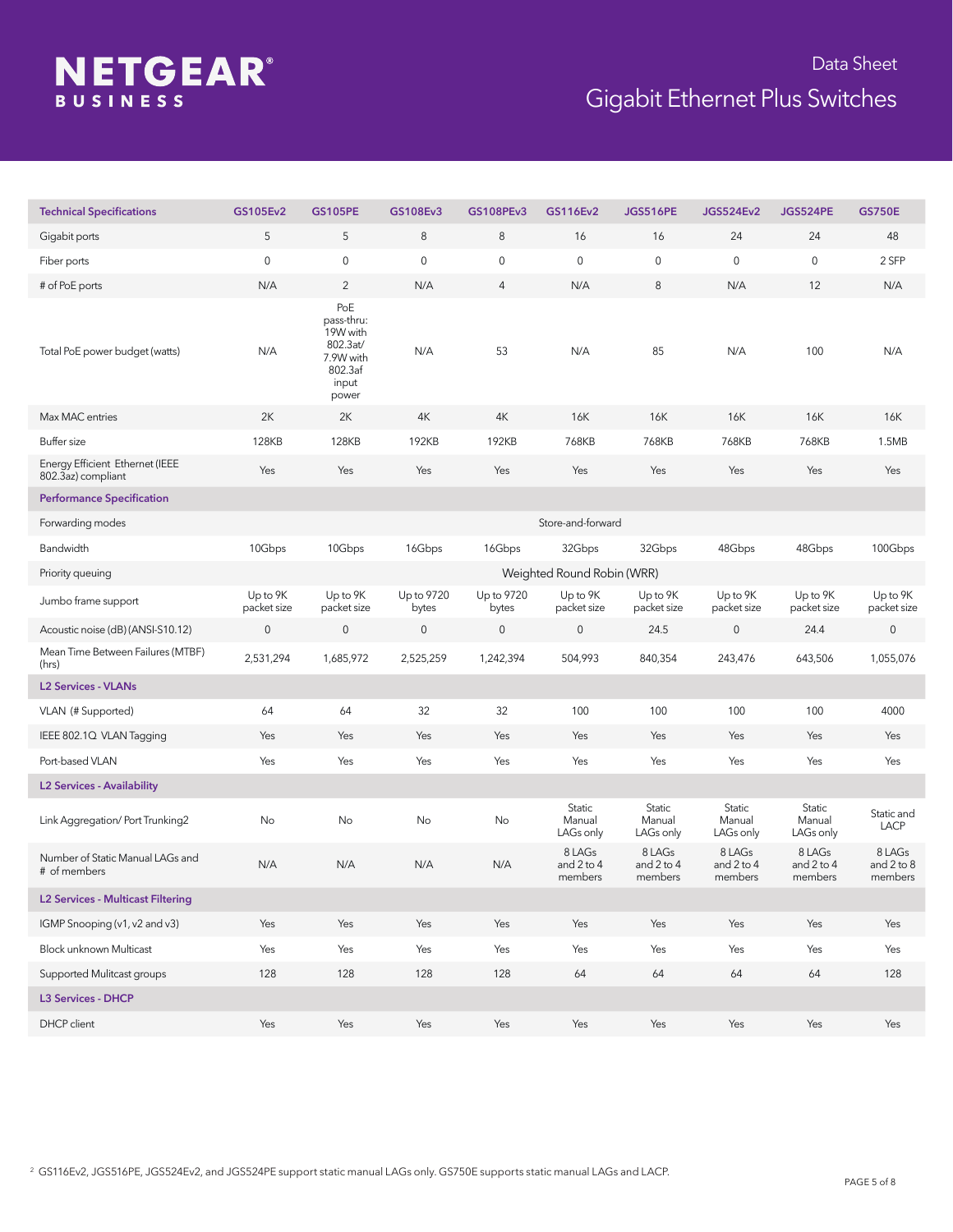# **NETGEAR®**

## Gigabit Ethernet Plus Switches Data Sheet

| <b>Quality of Service (QoS)</b>                                            | GS105Ev2   | <b>GS105PE</b> | GS108Ev3             | GS108PEv3                                                   | GS116Ev2  | <b>JGS516PE</b>                | <b>JGS524Ev2</b> | <b>JGS524PE</b>                                                      | <b>GS750E</b>      |
|----------------------------------------------------------------------------|------------|----------------|----------------------|-------------------------------------------------------------|-----------|--------------------------------|------------------|----------------------------------------------------------------------|--------------------|
| Rate limiting                                                              | Yes        | Yes            | Yes                  | Yes                                                         | Yes       | Yes                            | Yes              | Yes                                                                  | Yes                |
| <b>DSCP</b>                                                                | Yes        | Yes            | Yes                  | Yes                                                         | No        | No                             | No               | No                                                                   | Yes                |
| IEEE 802.1p COS                                                            | Yes        | Yes            | Yes                  | Yes                                                         | Yes       | Yes                            | Yes              | Yes                                                                  | Yes                |
| Port-based VLAN                                                            | Yes        | Yes            | Yes                  | Yes                                                         | Yes       | Yes                            | Yes              | Yes                                                                  | Yes                |
| <b>TOS</b>                                                                 | Yes        | Yes            | Yes                  | Yes                                                         | Yes       | Yes                            | Yes              | Yes                                                                  | Yes                |
| WRR (Weighted Round Robin)                                                 | Yes        | Yes            | Yes                  | Yes                                                         | Yes       | Yes                            | Yes              | Yes                                                                  | Yes                |
| <b>Strict Priority Queue Technology</b>                                    | No         | No             | <b>No</b>            | <b>No</b>                                                   | <b>No</b> | <b>No</b>                      | <b>No</b>        | <b>No</b>                                                            | No                 |
| <b>IEEE Network Protocols</b>                                              |            |                |                      |                                                             |           |                                |                  |                                                                      |                    |
| • IEEE 802.3 Ethernet<br>• IEEE 802.3i 10BASE-T<br>• IEEE 802.3u 100BASE-T |            |                | · IEEE 802.3af (PoE) | · IEEE 802.3ab 1000BASE-T<br>• IEEE 802.1p Class of Service |           |                                |                  | · IEEE 802.1Q VLAN Tagging<br>· IEEE 802.3x Full-duplex Flow Control |                    |
| <b>Management</b>                                                          |            |                |                      |                                                             |           |                                |                  |                                                                      |                    |
| System Password                                                            | Yes        | Yes            | Yes                  | Yes                                                         | Yes       | Yes                            | Yes              | Yes                                                                  | Yes                |
| Web browser-based management GUI                                           | Yes        | Yes            | Yes                  | Yes                                                         | Yes       | Yes                            | Yes              | Yes                                                                  | Yes                |
| PC Utility                                                                 | Yes        | Yes            | Yes                  | Yes                                                         | Yes       | Yes                            | Yes              | Yes                                                                  | Yes                |
| Port Mirroring                                                             | Yes        | Yes            | Yes                  | Yes                                                         | Yes       | Yes                            | Yes              | Yes                                                                  | Yes                |
| Multiple Language GUI                                                      |            |                |                      |                                                             |           | Yes: English, German, Japanese |                  |                                                                      |                    |
| Max number of source ports allowed<br>(many to 1)                          | $\sqrt{4}$ | $\sqrt{4}$     | $\overline{7}$       | $\overline{7}$                                              | 15        | 15                             | 23               | 23                                                                   | 47                 |
| Many-to-One Port Mirroring                                                 | Yes        | Yes            | Yes                  | Yes                                                         | Yes       | Yes                            | Yes              | Yes                                                                  | Yes                |
| Cable Test utility                                                         | Yes        | Yes            | Yes                  | Yes                                                         | Yes       | Yes                            | Yes              | Yes                                                                  | Yes                |
| FW upgrade thru Plus Utility (TFTP)                                        | Yes        | Yes            | Yes                  | Yes                                                         | Yes       | Yes                            | Yes              | Yes                                                                  | Yes                |
| Config download (to Switch) thru Plus<br>Utility                           | Yes        | Yes            | Yes                  | Yes                                                         | Yes       | Yes                            | Yes              | Yes                                                                  | Yes                |
| Config upload (to Server)                                                  | Yes        | Yes            | Yes                  | Yes                                                         | Yes       | Yes                            | Yes              | Yes                                                                  | Yes                |
| <b>Miscellaneous Features</b>                                              |            |                |                      |                                                             |           |                                |                  |                                                                      |                    |
| Loop Detection                                                             | Yes        | Yes            | Yes                  | Yes                                                         | Yes       | Yes                            | Yes              | Yes                                                                  | Loop<br>Prevention |
| DoS Prevention                                                             | Yes        | Yes            | Yes                  | Yes                                                         | Yes       | Yes                            | Yes              | Yes                                                                  | Yes                |
| <b>Broadcast Storm Control</b>                                             | Yes        | Yes            | Yes                  | Yes                                                         | Yes       | Yes                            | Yes              | Yes                                                                  | Yes                |
| Energy Efficient Ethernet (EEE)                                            | Yes        | Yes            | Yes                  | Yes                                                         | Yes       | Yes                            | Yes              | Yes                                                                  | Yes                |
| <b>LEDs</b>                                                                |            |                |                      |                                                             |           |                                |                  |                                                                      |                    |

Per port Speed, Link, Activity Per device Power, Fan and PoE Power Status

PAGE 6 of 8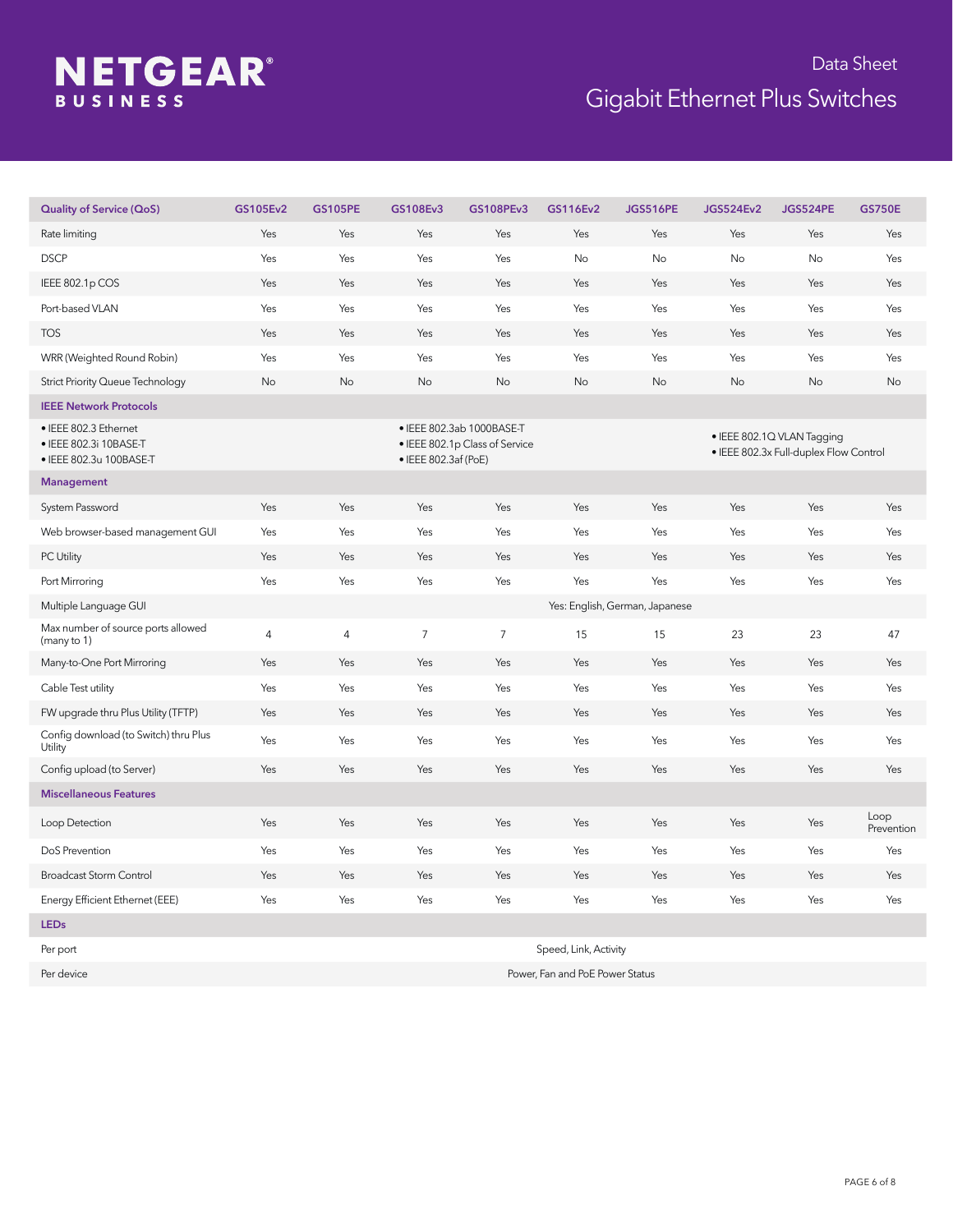# **NETGEAR®**

## Gigabit Ethernet Plus Switches Data Sheet

| <b>Physical Specifications</b>                                                                         | GS105Ev2                                                                                        | <b>GS105PE</b>                                                                                  | GS108Ev3                                                                                        | GS108PEv3                                                                                                 | GS116Ev2                                                                                                  | <b>JGS516PE</b>                                                                                 | <b>JGS524Ev2</b>                                                                                          | <b>JGS524PE</b>                                                                                 | <b>GS750E</b>                                                                                           |
|--------------------------------------------------------------------------------------------------------|-------------------------------------------------------------------------------------------------|-------------------------------------------------------------------------------------------------|-------------------------------------------------------------------------------------------------|-----------------------------------------------------------------------------------------------------------|-----------------------------------------------------------------------------------------------------------|-------------------------------------------------------------------------------------------------|-----------------------------------------------------------------------------------------------------------|-------------------------------------------------------------------------------------------------|---------------------------------------------------------------------------------------------------------|
| Dimensions (mm)                                                                                        | 94x100x27                                                                                       | 158x100x27                                                                                      | 158x101x29                                                                                      | 158x101x29                                                                                                | 286x101x26                                                                                                | 328x170x43                                                                                      | 328x170x43                                                                                                | 328x170x43                                                                                      | 440x204x43                                                                                              |
| Weight (kg)                                                                                            | 0.25                                                                                            | 0.47                                                                                            | 0.50                                                                                            | 0.54                                                                                                      | 0.84                                                                                                      | 1.67                                                                                            | 1.40                                                                                                      | 1.84                                                                                            | 3.25                                                                                                    |
| Fan                                                                                                    | $\mathbf 0$                                                                                     | $\mathsf{O}\xspace$                                                                             | $\mathsf{0}$                                                                                    | $\mathbf 0$                                                                                               | $\mathbf 0$                                                                                               | $\mathbf{1}$                                                                                    | $\mathbf 0$                                                                                               | $\mathbf{1}$                                                                                    | $\mathbf 0$                                                                                             |
| Power Consumption (when all ports used, line-rate traffic and max PoE)                                 |                                                                                                 |                                                                                                 |                                                                                                 |                                                                                                           |                                                                                                           |                                                                                                 |                                                                                                           |                                                                                                 |                                                                                                         |
| Worst case, all ports used, line-rate<br>traffic, max PoE (W)                                          | 2.6                                                                                             | 22.0                                                                                            | 4.5                                                                                             | 60.0                                                                                                      | 10.0                                                                                                      | 110.0                                                                                           | 13.8                                                                                                      | 123.0                                                                                           | 30                                                                                                      |
| Heat Dissipation Max/Standby<br>(BTU/hr)                                                               | Max: 8.9<br>Min: 2.2                                                                            | Max: 6.7<br>Min: 1.2                                                                            | Max: 15.2<br>Min: 4.9                                                                           | Max: 205.2<br>Min: 3.7                                                                                    | Max: 34.2<br>Min: 13.3                                                                                    | Max: 34.2<br>Min: 14.4                                                                          | Max: 47.2<br>Min: 19.6                                                                                    | Max: 78.7<br>Min: 19.8                                                                          | Max: 102.7<br>Min: 38.9                                                                                 |
| <b>Environmental Specifications<sup>2</sup></b>                                                        |                                                                                                 |                                                                                                 |                                                                                                 |                                                                                                           |                                                                                                           |                                                                                                 |                                                                                                           |                                                                                                 |                                                                                                         |
| Operating                                                                                              |                                                                                                 |                                                                                                 |                                                                                                 |                                                                                                           |                                                                                                           |                                                                                                 |                                                                                                           |                                                                                                 |                                                                                                         |
| Operating temperature - Switch                                                                         | 32° to 122°F<br>$(0^{\circ}$ to 50 $^{\circ}$ C)                                                | 32° to 122°F<br>$(0^{\circ}$ to $50^{\circ}$ C)                                                 | 32° to 104°F<br>(0 $^{\circ}$ to 40 $^{\circ}$ C)                                               | 32° to 104°F<br>(0 $^{\circ}$ to 40 $^{\circ}$ C)                                                         | 32° to 104°F<br>(0 $^{\circ}$ to 40 $^{\circ}$ C)                                                         | 32° to 122°F<br>(0 $^{\circ}$ to 50 $^{\circ}$ C)                                               | 32° to 122°F<br>$(0^{\circ}$ to 50 $^{\circ}$ C)                                                          | 32° to 122°F<br>(0 $^{\circ}$ to 50 $^{\circ}$ C)                                               | 32° to 122°F<br>$(0^{\circ}$ to 50 $^{\circ}$ C)                                                        |
| Operating temperature - Adapter                                                                        |                                                                                                 |                                                                                                 |                                                                                                 |                                                                                                           | 32° to 104°F (0° to 40°C)                                                                                 |                                                                                                 |                                                                                                           |                                                                                                 |                                                                                                         |
| Humidity                                                                                               |                                                                                                 |                                                                                                 |                                                                                                 |                                                                                                           | 90% maximum relative humidity, non-condensing                                                             |                                                                                                 |                                                                                                           |                                                                                                 |                                                                                                         |
| Altitude                                                                                               |                                                                                                 |                                                                                                 |                                                                                                 |                                                                                                           | 10,000 ft (3,000 m) maximum                                                                               |                                                                                                 |                                                                                                           |                                                                                                 |                                                                                                         |
| Storage                                                                                                |                                                                                                 |                                                                                                 |                                                                                                 |                                                                                                           |                                                                                                           |                                                                                                 |                                                                                                           |                                                                                                 |                                                                                                         |
| Storage temperature                                                                                    |                                                                                                 |                                                                                                 |                                                                                                 |                                                                                                           | -4° to 158°F (-20° to 70°C)                                                                               |                                                                                                 |                                                                                                           |                                                                                                 |                                                                                                         |
| Humidity                                                                                               |                                                                                                 |                                                                                                 |                                                                                                 |                                                                                                           | 95% maximum relative humidity, non-condensing                                                             |                                                                                                 |                                                                                                           |                                                                                                 |                                                                                                         |
| Altitude                                                                                               |                                                                                                 |                                                                                                 |                                                                                                 |                                                                                                           | 10,000 ft (3,000 m) maximum                                                                               |                                                                                                 |                                                                                                           |                                                                                                 |                                                                                                         |
| Electromagnetic Emissions and Immunity                                                                 |                                                                                                 |                                                                                                 |                                                                                                 |                                                                                                           |                                                                                                           |                                                                                                 |                                                                                                           |                                                                                                 |                                                                                                         |
| Certifications Class (including but not<br>limited to CE, FCC Part 15, VCCI, RCM,<br>KCC, EAC and CCC) | B                                                                                               | B                                                                                               | B                                                                                               | Α                                                                                                         | A                                                                                                         | Α                                                                                               | Α                                                                                                         | А                                                                                               | Α                                                                                                       |
| Safety                                                                                                 |                                                                                                 |                                                                                                 |                                                                                                 |                                                                                                           |                                                                                                           |                                                                                                 |                                                                                                           |                                                                                                 |                                                                                                         |
| Certifications                                                                                         | CB, CE<br>LVD, CCC,<br>EAC                                                                      | CE LVD,<br>EAC                                                                                  | CB, CE<br>LVD, CCC,<br>EAC                                                                      | CB, CE<br>LVD, CCC,<br>EAC                                                                                | CB, CE<br>LVD, CCC,<br>EAC                                                                                | CB, CE<br>LVD, CCC,<br>EAC, UL<br>60950-1                                                       | CB, CE<br>LVD, CCC,<br>EAC, UL<br>60950-1                                                                 | CB, CE<br>LVD, CCC,<br>EAC, UL<br>60950-1                                                       | CB, CE<br>LVD, CCC,<br>EAC, UL<br>60950-1                                                               |
| <b>Warranty and Support</b>                                                                            |                                                                                                 |                                                                                                 |                                                                                                 |                                                                                                           |                                                                                                           |                                                                                                 |                                                                                                           |                                                                                                 |                                                                                                         |
| Switch Warranty                                                                                        | Limited<br>lifetime<br>warranty*                                                                | Limited<br>lifetime<br>warranty*                                                                | Limited<br>lifetime<br>warranty*                                                                | Limited<br>lifetime<br>warranty*                                                                          | Limited<br>lifetime<br>warranty*                                                                          | Limited<br>lifetime<br>warranty*                                                                | Limited<br>lifetime<br>warranty*                                                                          | Limited<br>lifetime<br>warranty*                                                                | Limited<br>lifetime<br>warranty*                                                                        |
| Power Adapter Warranty                                                                                 | 2 years                                                                                         |                                                                                                 | 2 years                                                                                         | 2 years                                                                                                   | 2 years                                                                                                   |                                                                                                 |                                                                                                           |                                                                                                 |                                                                                                         |
| Technical support                                                                                      |                                                                                                 |                                                                                                 | Limited Lifetime Tech Support via chat, 90-days free Technical Support via phone/chat/email.    |                                                                                                           |                                                                                                           |                                                                                                 |                                                                                                           |                                                                                                 |                                                                                                         |
| Next-Business-Day (NBD)<br>Replacement                                                                 |                                                                                                 |                                                                                                 |                                                                                                 |                                                                                                           | Limited lifetime*                                                                                         |                                                                                                 |                                                                                                           |                                                                                                 |                                                                                                         |
| ProSUPPORT OnCall 24x7,<br>Service Packs                                                               | Category S01<br>PMB0S11<br>(1 yr)<br>PMB0S31<br>$(3 \text{ yr})$<br>PMB0S51<br>$(5 \text{ yr})$ | Category S01<br>PMB0S11<br>(1 yr)<br>PMB0S31<br>$(3 \text{ yr})$<br>PMB0S51<br>$(5 \text{ yr})$ | Category S01<br>PMB0S11<br>(1 yr)<br>PMB0S31<br>$(3 \text{ yr})$<br>PMB0S51<br>$(5 \text{ yr})$ | Category S01<br>PMB0S11<br>$(1 \text{ yr})$<br>PMB0S31<br>$(3 \text{ yr})$<br>PMB0S51<br>$(5 \text{ yr})$ | Category S02<br>PMB0S12<br>$(1 \text{ yr})$<br>PMB0S32<br>$(3 \text{ yr})$<br>PMB0S52<br>$(5 \text{ yr})$ | Category S02<br>PMB0S12<br>(1 yr)<br>PMB0S32<br>$(3 \text{ yr})$<br>PMB0S52<br>$(5 \text{ yr})$ | Category S02<br>PMB0S12<br>$(1 \text{ yr})$<br>PMB0S32<br>$(3 \text{ yr})$<br>PMB0S52<br>$(5 \text{ yr})$ | Category S02<br>PMB0S12<br>(1 yr)<br>PMB0S32<br>$(3 \text{ yr})$<br>PMB0S52<br>$(5 \text{ yr})$ | Category 1<br>PMB0311<br>$(1 \text{ yr})$<br>PMB0331<br>$(3 \text{ yr})$<br>PMB0351<br>$(5 \text{ yr})$ |

2 Do not use these devices outdoors. If you connect cables or devices that are outdoors to this device, see https://kb.netgear.com/000057103 for safety and warranty information